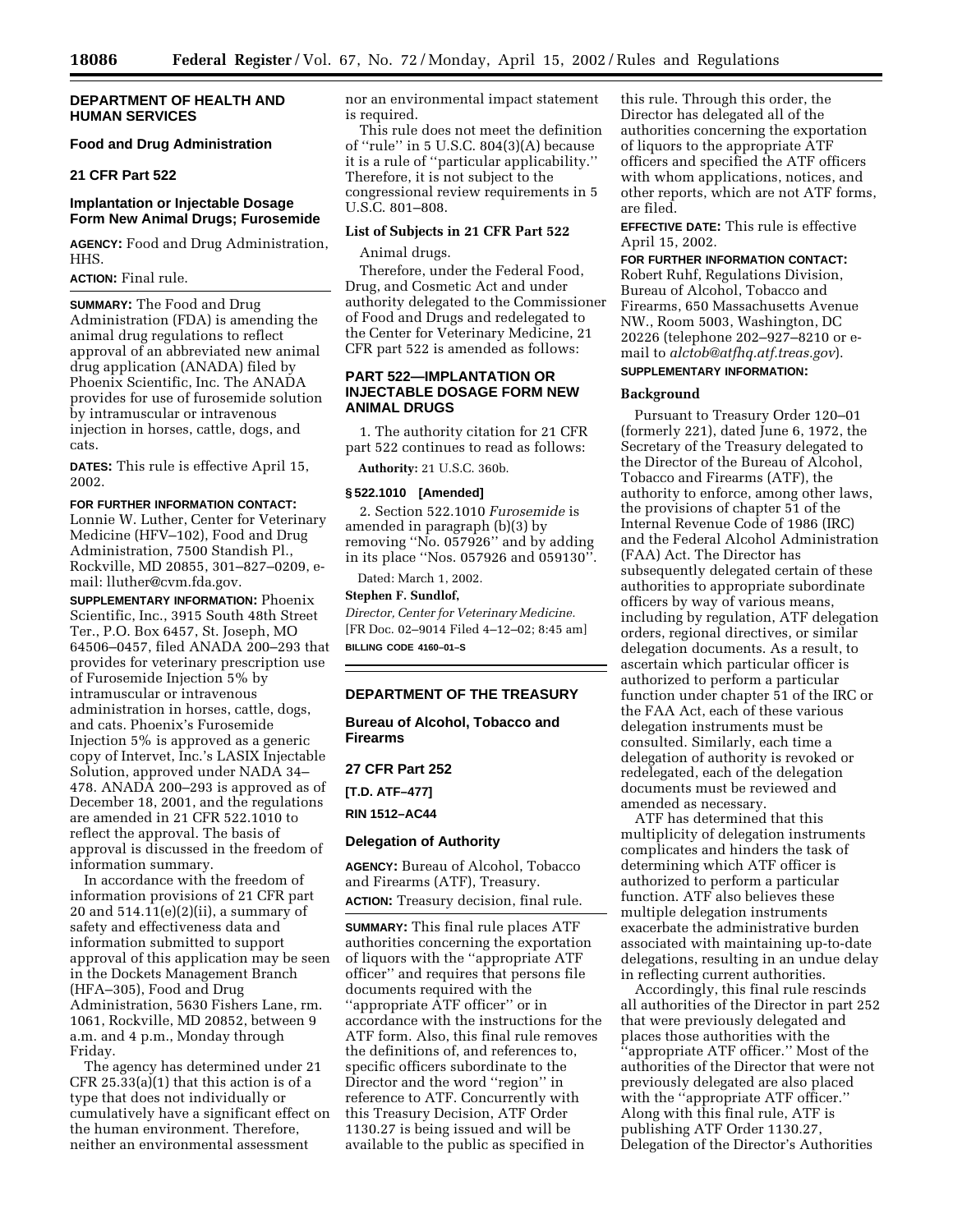in 27 CFR part 252, Exportation of Liquors, which delegates certain of these authorities to the appropriate organizational level. The effect of these changes is to consolidate all delegations of authority in part 252 into one delegation instrument. This action both simplifies the process for determining which ATF officer is authorized to perform a particular function and facilitates the updating of delegations in the future. As a result, delegations of authority will be reflected in a more timely and user-friendly manner.

In addition, this final rule also eliminates all references in the regulations that identify the specific ATF officer with whom an ATF form is filed. This action is taken because ATF forms will indicate the officer with whom they must be filed. Similarly, this final rule also amends part 252 to provide that the submission of documents other than ATF forms (such as letterhead applications, notices and reports) must be filed with the ''appropriate ATF officer'' identified in ATF Order 1130.27. These changes will help identify the officer with whom forms and other required submissions are filed.

This final rule also makes various technical amendments to Subpart A— Scope of 27 CFR Part 252. First, a new § 252.4 is added to recognize the authority of the Director to delegate regulatory authorities in part 252 and to identify ATF Order 1130.27 as the instrument reflecting such delegations. Second, § 252.2 is amended to provide that the instructions for an ATF form identify the ATF officer with whom it must be filed.

ATF has made or will make similar changes in delegations to all other parts of Title 27 of the Code of Federal Regulations through separate rulemakings.

### **Corrections and Miscellaneous Changes**

In the definition of ''district director of customs'' in 27 CFR 252.11 we have removed the repetition of the word ''district''.

In four sections of part 252, we are correcting references of ''part 240'' to part 24.

Throughout 27 CFR part 252, we are revising ATF form numbers to reflect the correct numbers as shown on the following table:

| Form No.                                  | Revised form No.                                                                                     |
|-------------------------------------------|------------------------------------------------------------------------------------------------------|
| 700<br>$1582 - B$<br>1689<br>2177<br>2605 | 5120.36<br>1582-A (5120.24)<br>1582-B (5130.6)<br>1689 (5130.12)<br>2177 (5110.58)<br>2605 (5120.20) |

| Form No.                             | Revised form No.                                                                                        |
|--------------------------------------|---------------------------------------------------------------------------------------------------------|
| 2635<br>2734<br>2736<br>2737<br>2738 | 2635 (5620.8)<br>2734 (5100.25)<br>2735 (5100.30)<br>2736 (5100.12)<br>2737 (5110.67)<br>2738 (5110.68) |
|                                      |                                                                                                         |

We are removing § 252.195a since any claims filed for drawback on spirits tax determined before January 1, 1980, should have been filed.

#### **Paperwork Reduction Act**

The provisions of the Paperwork Reduction Act of 1995, Public Law 104– 13, 44 U.S.C. Chapter 35, and its implementing regulations, 5 CFR part 1320, do not apply to this final rule because there are no new or revised recordkeeping or reporting requirements.

### **Regulatory Flexibility Act**

Because no notice of proposed rulemaking is required for this rule, the provisions of the Regulatory Flexibility Act (5 U.S.C. 601 *et seq.*) do not apply. A copy of this final rule was submitted to the Chief Counsel for Advocacy of the Small Business Administration in accordance with 26 U.S.C. 7805(f). No comments were received.

### **Executive Order 12866**

It has been determined that this rule is not a significant regulatory action because it will not: (1) Have an annual effect on the economy of \$100 million or more or adversely affect in a material way the economy, a sector of the economy, productivity, competition, jobs, the environment, public health or safety, or State, local or tribal governments or communities; (2) create a serious inconsistency or otherwise interfere with an action taken or planned by another agency; (3) materially alter the budgetary impact of entitlements, grants, user fees, or loan programs or the rights and obligations of recipients thereof; or (4) raise novel legal or policy issues arising out of legal mandates, the President's priorities, or the principles set forth in Executive Order 12866.

## **Administrative Procedure Act**

Because this final rule merely makes technical amendments and conforming changes to improve the clarity of the regulations, it is unnecessary to issue this final rule with notice and public procedure under 5 U.S.C. 553(b). Similarly it is unnecessary to subject this final rule to the effective date limitation of 5 U.S.C. 553(d).

### **Drafting Information**

The principal author of this document is Robert Ruhf, Regulations Division, Bureau of Alcohol, Tobacco and Firearms.

### **List of Subjects in 27 CFR Part 252**

Administrative practice and procedure, Aircraft, Alcohol and alcoholic beverages, Armed forces, Authority delegations (Government agencies), Beer, Claims, Excise taxes, Exports, Labeling, Liquors, Packaging and containers, Reporting and recordkeeping requirements, Surety bonds, Transportation, Vessels, Warehouses, Wine.

### **Authority and Issuance**

Title 27, Code of Federal Regulations is amended as follows:

# **PART 252—EXPORTATION OF LIQUORS**

**Paragraph 1.** The authority citation for part 252 continues to read as follows:

**Authority:** 5 U.S.C. 552(a); 19 U.S.C. 81c, 1202; 26 U.S.C. 5001, 5007, 5008, 5041, 5051, 5054, 5061, 5111, 5112, 5114, 5121, 5122, 5124, 5201, 5205, 5207, 5232, 5273, 5301, 5313, 5555, 6302, 7805; 27 U.S.C. 203, 205; 44 U.S.C. 3504(h).

# **§§ 252.2 and 252.20 [Amended]**

Par. 2. Remove the word "Director" each place it appears and add, in substitution, the words ''appropriate ATF officer" in the following places:

(a) Section 252.2(a); and

(b) Section 252.20(a)(2) introductory text,  $(a)(3)$  and  $(a)(4)$ .

**Par. 3.** Amend § 252.2 by adding a sentence at the end of paragraph (a) and revising paragraph (b) to read as follows:

#### **§ 252.2 Forms prescribed.**

(a)  $* * * The form will be filed in$ accordance with the instructions for the form.

(b) Forms may be requested from the ATF Distribution Center, P.O. Box 5950, Springfield, Virginia 22150–5950, or by accessing the ATF web site (*http:// www.atf.treas.gov/*).

**Par. 4.** In Subpart A—Scope, a new § 252.4 is added as follows:

### **§ 252.4 Delegations of the Director.**

Most of the regulatory authorities of the Director contained in this part 252 are delegated to appropriate ATF officers. These ATF officers are specified in ATF Order 1130.27, Delegation of the Director's Authorities in this part 252, Exportation of Liquors. ATF delegation orders, such as ATF Order 1130.27, are available to any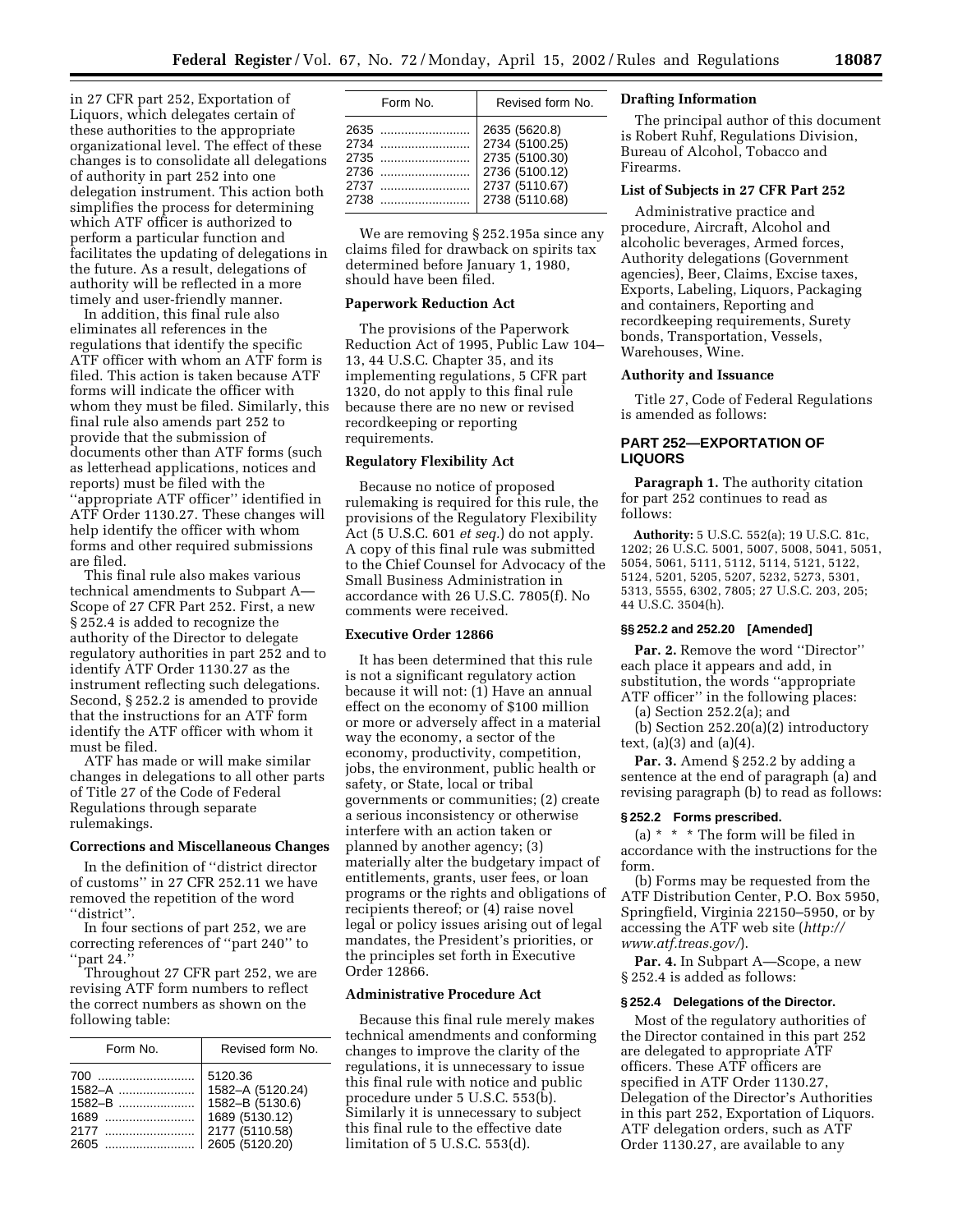interested person by mailing a request to the ATF Distribution Center, P.O. Box 5950, Springfield, Virginia 22150–5950, or by accessing the ATF web site (*http://www.atf.treas.gov/*).

Par. 5. Section 252.11 is amended by: a. Removing the definitions of ''ATF officer'', ''Region'', and ''Regional Director (compliance)''; and

b. Adding a new definition of ''Appropriate ATF officer'' and revising the definition of ''Bonded wine cellar'' and removing the definition of ''District district director of customs'' and adding in its place a definition of ''District director of customs'' to read as follows:

# **§ 252.11 Meaning of Terms.**

\* \* \* \* \* *Appropriate ATF Officer.* An officer or employee of the Bureau of Alcohol, Tobacco and Firearms (ATF) authorized to perform any functions relating to the administration or enforcement of this part by ATF Order 1130.27, Delegation of the Director's Authorities in 27 CFR Part 252, Exportation of Liquors.

\* \* \* \* \* *Bonded wine cellar.* Premises established under part 24 of this chapter for the production, blending, cellar treatment, storage, bottling, packaging, or repackaging of untaxpaid wine.

\* \* \* \* \*

*District director of customs.* The district director of customs at a headquarters port of the district (except the district of New York, NY), the area directors of customs in the district of New York, NY, and the port director at a port not designated as a headquarters port.

\* \* \* \* \*

**Par. 6.** Amend § 252.20 by revising the heading and the first and second sentences of paragraph (a)(1) and revising paragraph (c) to read as follows:

#### **§ 252.20 Alternate methods or procedures and emergency variations from requirements.**

(a) *Alternate methods or procedures*— (1) *Application.* An exporter, after receiving approval from the appropriate ATF officer, may use an alternate method or procedure (including alternate construction or equipment) in lieu of a method or procedure prescribed by this part. An exporter wishing to use an alternate method or procedure may apply to the appropriate ATF officer. \* \* \*

\* \* \* \* \*

(c) *Withdrawal of approval.* If the appropriate ATF officer finds the revenue is jeopardized or the effective administration of this part is hindered by the approval, such ATF officer may withdraw approval for an alternate method or procedure or for an emergency variation from requirements, approved under paragraph (a) or (b) of this section.

**§§ 252.20, 252.22, 252.36, 252.37, 252.38, 252.43, 252.52a, 252.55, 252.56, 252.58, 252.62, 252.67, 252.70, 252.71, 252.72, 252.74, 252.96, 252.103, 252.117, 252.122, 252.123, 252.125, 252.131, 252.146, 252.147, 252.162, 252.171, 252.195b, 252.211, 252.218, 252.221, 252.226, 252.265, 252.266, 252.269, 252.275, 252.282, 252.285, 252.290, 252.301, 252.302, 252.303, 252.304, 252.310, 252.315, 252.316, 252.317, 252.320, 252.321, 252.331, 252.332, 252.333 and 252.335 [Amended]**

**Par. 7.** Remove the words "regional" director (compliance)'', ''regional director's (compliance)'', or ''regional directors (compliance)'' and add, in substitution, the words ''appropriate ATF officer'', ''appropriate ATF officer's'' or ''appropriate ATF officers'', respectively, each place it occurs in the following places:

- a. Section 252.20(b)(1), (b)(2) introductory text and (b)(3); b. The last two sentences of § 252.22;
- c. The undesignated paragraph of § 252.36;
	- d. Section 252.37;
	- e. Section 252.38;
	- f. Section 252.43(a)(6) and (b)(3);
	- g. Section 252.52a;
	- h. Section 252.55;
	- i. The introductory text of § 252.56;
	- j. The last sentence of § 252.58(c);
	- k. Section 252.62(b);
	- l. Section 252.67;
	- m. Section 252.70;
	- n. Section 252.71;
- o. The second and third sentences of
- § 252.72;
	- p. Section 252.74;
	- q. Section 252.96;
	- r. Section 252.103(b);
	- s. The last sentence of § 252.117;
	- t. Section 252.122(c) and (d);
	- u. Section 252.123(b);
	- v. Section 252.125;
	- w. The last sentence of § 252.131;
	- x. Section 252.146;
	- y. The last sentence of § 252.147; z. The last sentence of § 252.162;
	- aa. The last sentence of § 252.171;
	- bb. Paragraphs (b) and (c) of
- § 252.195b;
	- cc. The last sentence of § 252.211;
	- dd. Section 252.218;
	- ee. The last sentence of § 252.221;
- ff. Section 252.226;
- gg. The second sentence of § 252.265;
- hh. Section 252.266;
- ii. Section 252.269(c);
- jj. Section 252.275;
- kk. Section 252.282;
- ll. The third sentence of § 252.285;
- mm. The last sentence of the
- introductory text of § 252.290;

nn. Section 252.301; oo. Section 252.302; pp. The last sentence of § 252.303; qq. Section 252.304; rr. Section 252.310; ss. Section 252.315; tt. Section 252.316; uu. The last sentence of § 252.317; vv. Section 252.320; ww. Section 252.321; xx. Section 252.331; yy. Section 252.332; zz. Section 252.333; and aaa. Section 252.335.

### **§§ 252.22, 252.36, 252.65, 252.214, 252.215, 252.218, 252.220, 252.220a, 252.250, 252.261, 252.264, 252.265, 252.267, 252.269, 252.275, 252.281, 252.290, 252.331 and 252.333 [Amended]**

**Par. 8.** Add the numbers and parentheses "(5120.24)" after the characters "1582-A" each place they occur in the following places: a. Section 252.22; b. Section 252.36(c); c. Section 252.65; d. Section 252.214;

- e. Section 252.215;
- f. Section 252.218;
- g. Section 252.220(b);
- h. Section 252.220a;
- i. Section 252.250(a)(4);
- j. Section 252.261;
- k. Section 252.264;
- l. Section 252.265;
- 
- m. Section 252.267;
- n. Section 252.269(a), (b) and (c);
- o. Section 252.275;
- p. Section 252.281;
- q. Section 252.290 introductory text:
- r. Section 252.331; and
- s. Section 252.333.

### **§§ 252.22, 252.36, 252.43, 252.222, 252.225, 252.226, 252.227, 252.261, 252.264, 252.265, 252.267, 252.269, 252.275, 252.282, 252.290, 252.295 and 252.333 [Amended]**

- **Par. 9.** Add the numbers and parentheses ''(5130.6)'' after the characters ''1582–B'' each place they occur in the following places:
	- a. Section 252.22;
	- b. Section 252.36(c);
- c. Section 252.43(a)(1), (a)(2), (b)(1)
- and (b)(2);
	- d. Section 252.222;
	- e. Section 252.225 introductory text;
	- f. Section 252.226;
	- g. Section 252.227;
	- h. Section 252.261;
	- i. Section 252.264;
	- j. Section 252.265;
	- k. Section 252.267;
	- l. Section 252.269(a) and (c);
	- m. Section 252.275;
	- n. Section 252.282;
	- o. Section 252.290 introductory text;
	- p. Section 252.295; and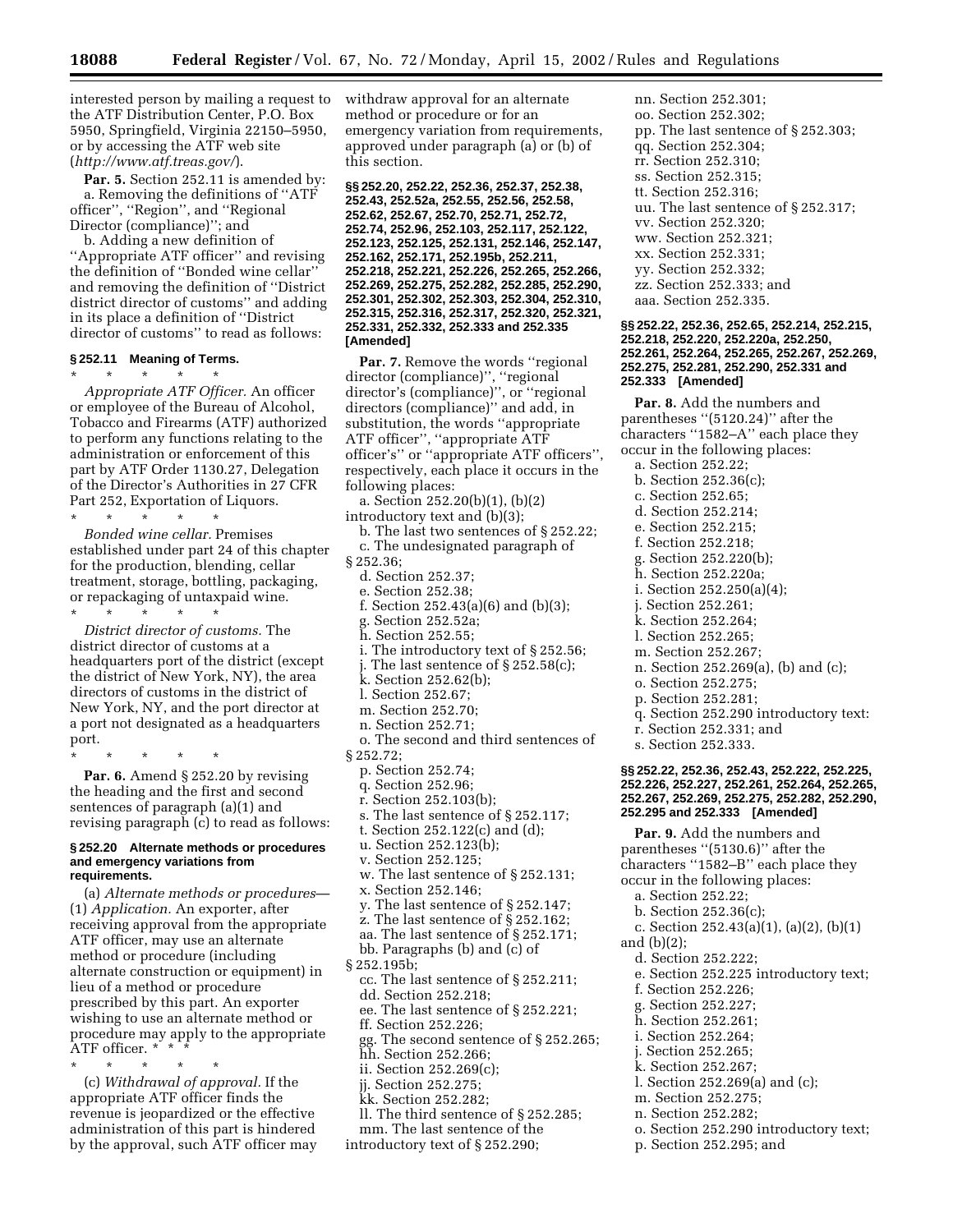q. Section 252.333.

### **§§ 252.22, 252.36, 252.43, 252.142, 252.146, 252.147, 252.261, 252.264, 252.265, 252.267, 252.269, 252.275, 252.282; 252.290, 252.295 and 252.320 [Amended]**

**Par. 10.** Add the numbers and parentheses ''(5130.12)'' after the numbers ''1689'' each place they occur in the following places:

- a. Section 252.22;
- b. Section 252.36(c);

c. Section 252.43(a)(1), (a)(2), (b)(1) and (b)(2);

- d. Section 252.142;
- e. Section 252.146;
- f. Section 252.147;
- g. Section 252.261;
- h. Section 252.264;
- i. The last sentence of § 252.265;
- j. The third sentence of § 252.267;
- k. Section 252.269(a) and (c);
- l. Section 252.275;
- m. Section 252.282;
- n. Section 252.290 introductory text;
- o. Section 252.295; and
- p. Section 252.320(a).

**Par. 11.** In the seventh sentence of § 252.22 remove the words ''to the regional director (compliance) designated thereon'' and add, in substitution, the words ''according to its instructions''.

**Par. 12.** In the first sentence of § 252.23 remove the words ''Assistant regional commissioners'' and add, in substitution, the words ''The appropriate ATF officer''.

#### **§§ 252.35 and 252.36 [Amended]**

**Par. 13.** Remove the words "regional" director (compliance) of the region in which the zone is located'' and add, in substitution, the words ''appropriate ATF officer'' each place they occur in the following places:

a. Second sentence of § 252.35; and

b. Introductory text of § 252.36.

**Par. 14.** In § 252.36(c) remove the words ''claim number assigned thereto by the regional director (compliance)'' and add, in substitution the words ''ATF assigned claim number''.

#### **§§ 252.45 and 252.104 [Amended]**

Par. 15. Add the word "appropriate" before the words ''ATF officer'' or ''ATF officers'' each place it appears in the following places:

a. Section 252.45; and

b. The second sentence of § 252.104; **Par. 16.** Revise § 252.51 to read as

# follows:

# **§ 252.51 General.**

Every person required by this part to file a bond or consent of surety must prepare and execute it on the prescribed form and file it in accordance with its instructions and the procedures of this part. The procedures in parts 19, 24 or 25 of this chapter govern bonds covering distilled spirits plants, bonded wine cellars and breweries, respectively.

**Par. 16.** In the first sentence of § 252.57 remove the words ''regional director (compliance)'' and add, in substitution, the words ''appropriate ATF officer''.

**Par. 17.** In § 252.59 remove the number ''700'' and add, in substitution the number ''5120.36'' each place it appears.

### **§§ 252.61, 252.62, 252.63 and 252.64 [Amended]**

**Par. 18.** Remove the words ''with the regional director (compliance)'' each place they occur in the following places:

- a. The first sentence of § 252.61; b. Section 252.62(a);
- 

c. Section 252.63; and

d. The first two sentences of  $§ 252.64(a).$ 

**Par. 19.** In § 252.62(c) remove the words ''for approval by the Director of Industry Operations (DIO)'' and add, in substitution, the words ''in accordance with its instructions''.

### **§§ 252.63, 252.70 and 252.73 [Amended]**

**Par. 20.** Add the numbers and parentheses "(5100.12)" after the numbers ''2736'' each place they appear in the following places:

- a. Section 252.63;
- b. Section 252.70; and
- c. Section 252.73(a).

### **§§ 252.64, 252.71, 252.72 and 252.73 [Amended]**

**Par. 21.** Add the numbers and parentheses ''(5110.67)'' after the numbers "2737" each place they occur in the following places:

- a. Section 252.64;
- b. Section 252.71;
- c. Section 252.72; and
- d. Section 252.73(b).

**Par. 22.** In the last sentence of § 252.64(b) remove the words ''for approval by the regional regulatory administrator'' and add, in substitution, the words ''in accordance with its instructions''.

**Par. 23.** In the introductory text of § 252.65 remove the words ''by the regional regulatory administrator'' and the words ''with the regional regulatory administrator''.

# **§§ 252.65, 252.71, 252.72, 252.73, 252.250 and 252.331 [Amended]**

**Par. 24.** Add the numbers and punctuation ''(5110.68)'' after the numbers ''2738'' each place they occur in the following places:

a. Section 252.65;

- b. Section 252.71;
- c. Section 252.72;
- d. Section 252.73(b);
- e. Section 252.250 introductory text; and
	- f. Section 252.331.

#### **§§ 252.70, and 252.73 [Amended]**

**Par. 25.** Add the numbers and parentheses ''(5120.25) after the numbers ''2734'' each place they occur in the following places: a. Section 252.70; and

b. Section 252.73(a).

#### **§§ 252.71, 252.72 and 252.73 [Amended]**

**Par. 26.** Add the numbers and parentheses ''(5100.30)'' after the numbers "2735" each place they occur in the following places:

- a. Section 252.71;
- b. Section 252.72; and
- c. Section 252.73(b).

**Par. 27.** In the first sentence of § 252.72 remove the words "regional director (compliance) in whose office the bond is on file'' and add, in substitution, the words ''appropriate ATF officer''.

**Par. 28.** In § 252.92(a) remove the phrase ''to the regional director (compliance) of the region in which the distilled spirits plant is located'' and add, in substitution, the words ''in accordance with instructions for the form''.

**Par. 29.** Amend § 252.104 by: a. In the third sentence by removing the words ''The issuing'' and adding, in substitution, the words ''Such''; and

b. In the third and fourth sentences adding the numbers and parentheses ''(5110.58) after the numbers ''2177''.

**Par. 30.** In the introductory text of § 252.116 remove the words ''regional director (compliance) for the region in which the plant is located'' and add, in substitution the words ''appropriate ATF officer''.

**Par. 31.** Revise § 252.122(a) and (b) to read as follows:

#### **§ 252.122 Application or notice, ATF Form 5100.11.**

(a) *Export, use on vessels and aircraft, transfer to a customs bonded warehouse, and transfer to a foreigntrade zone.* Where the exporter is not the proprietor of the bonded wine cellar from which the wine is to be withdrawn, the exporter must make an application on ATF Form 5100.11 for approval of the withdrawal. Where the exporter is the proprietor of the bonded wine cellar from which the wine is to be withdrawn, the exporter must, at the time of withdrawal of the wine, prepare